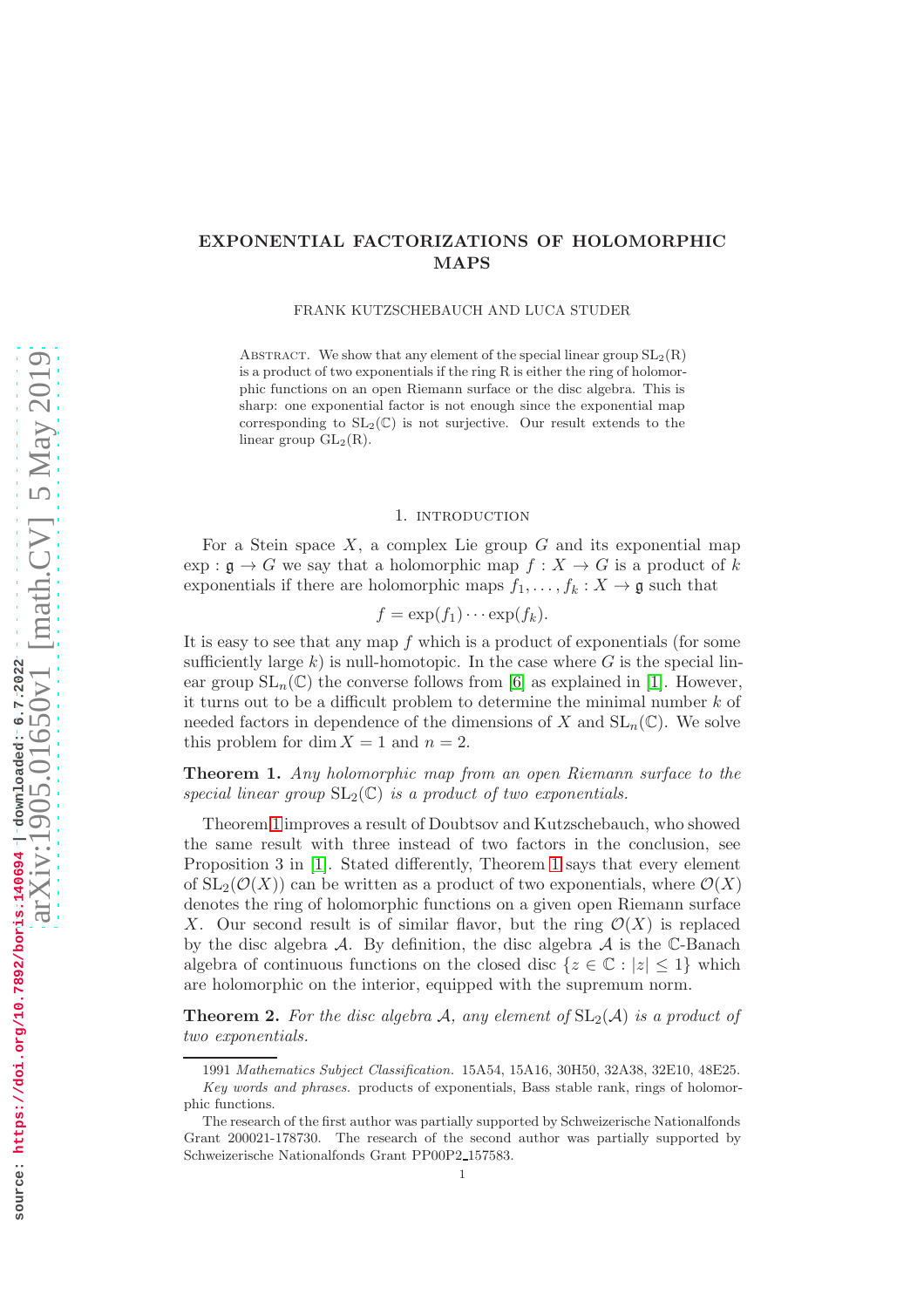Recall that the exponential map  $\exp : \mathfrak{sl}_2(\mathbb{C}) \to SL_2(\mathbb{C})$  is not surjective. In this sense Theorem 1 and 2 are sharp. It is worth mentioning that  $SL_2(\mathbb{C})$ is simply connected implying that holomorphic maps from open Riemann surfaces to  $SL_2(\mathbb{C})$  and elements of  $SL_2(\mathcal{A})$  are null-homotopic. This is the reason that the map in question being null-homotopic is a redundant assumption in Theorem 1 and 2. As corollaries of Theorem 1 and 2 we get the analogous results if the special linear group is replaced by the linear group with the corresponding entries.

Corollary 1. Any null-homotopic holomorphic map from an open Riemann surface to the linear group  $GL_2(\mathbb{C})$  is a product of two exponentials.

*Proof.* Let X be an open Riemann surface and  $M_2(\mathbb{C})$  the complex  $2 \times 2$ matrices. If a given holomorphic map  $A: X \to GL_2(\mathbb{C})$  is null-homotopic, then  $\det A : X \to \mathbb{C}^*$  is null-homotopic as well. Therefore  $\det A$  has a holomorphic logarithm log :  $X \to \mathbb{C}$ , satisfying  $e^{\log} = \det A$ . In particular, if  $D: X \to M_2(\mathbb{C})$  is the diagonal matrix with diagonal entries  $\log/2$ ,  $\exp(-D)A$  has values in  $SL_2(\mathbb{C})$ . By Theorem 1 there are holomorphic  $B, C: X \to M_2(\mathbb{C})$  such that

$$
A = e^{D}e^{-D}A = e^{D}e^{B}e^{C} = e^{D+B}e^{C},
$$

where we used in the last equality that  $D$  commutes with all other matrices. This finishes the proof.

Unlike in Theorem 1, in Corollary 1 the assumption that  $f$  is null-homotopic is not redundant. For instance,

$$
A(z) = \begin{pmatrix} z & 0 \\ 0 & z \end{pmatrix}, \ z \in \mathbb{C}^*
$$

is not null-homotopic since otherwise det  $A: \mathbb{C}^* \to \mathbb{C}^*, z \mapsto z^2$  would be null-homotopic as well.

**Corollary 2.** For the disc algebra A, any element of  $GL_2(\mathcal{A})$  is a product of two exponentials.

Proof. This follows from Theorem 2 in the same way as Corollary 1 follows from Theorem 1. Here, we need in addition that any unit in  $A$  has a logarithm, which follows from the fact that the disc (and thereby the domain of the elements of  $\mathcal{A}$ ) is contractible. In particular, the map in question being<br>null-homotonic is again a redundant assumption null-homotopic is again a redundant assumption.

Corollary 2 improves a result of Mortini and Rupp, who showed the same with four instead of two factors in the conclusion, see Theorem 7.1 in [8]. Also Corollary 1 and 2 are sharp in the sense that one exponential factor is not enough. An example is the matrix

$$
A(z) = \begin{pmatrix} 1 & 1 \\ 0 & e^{4\pi i z} \end{pmatrix}, z \in \Delta.
$$

One can show that the second entry of any lift of  $z \mapsto A(z)$ ,  $|z| < 1/2$ via the exponential map tends to infinity if  $z \to 1/2$ . For details see [8], Example 6.4.

We would like to thank Sebastian Baader for helpful comments on a draft of this text.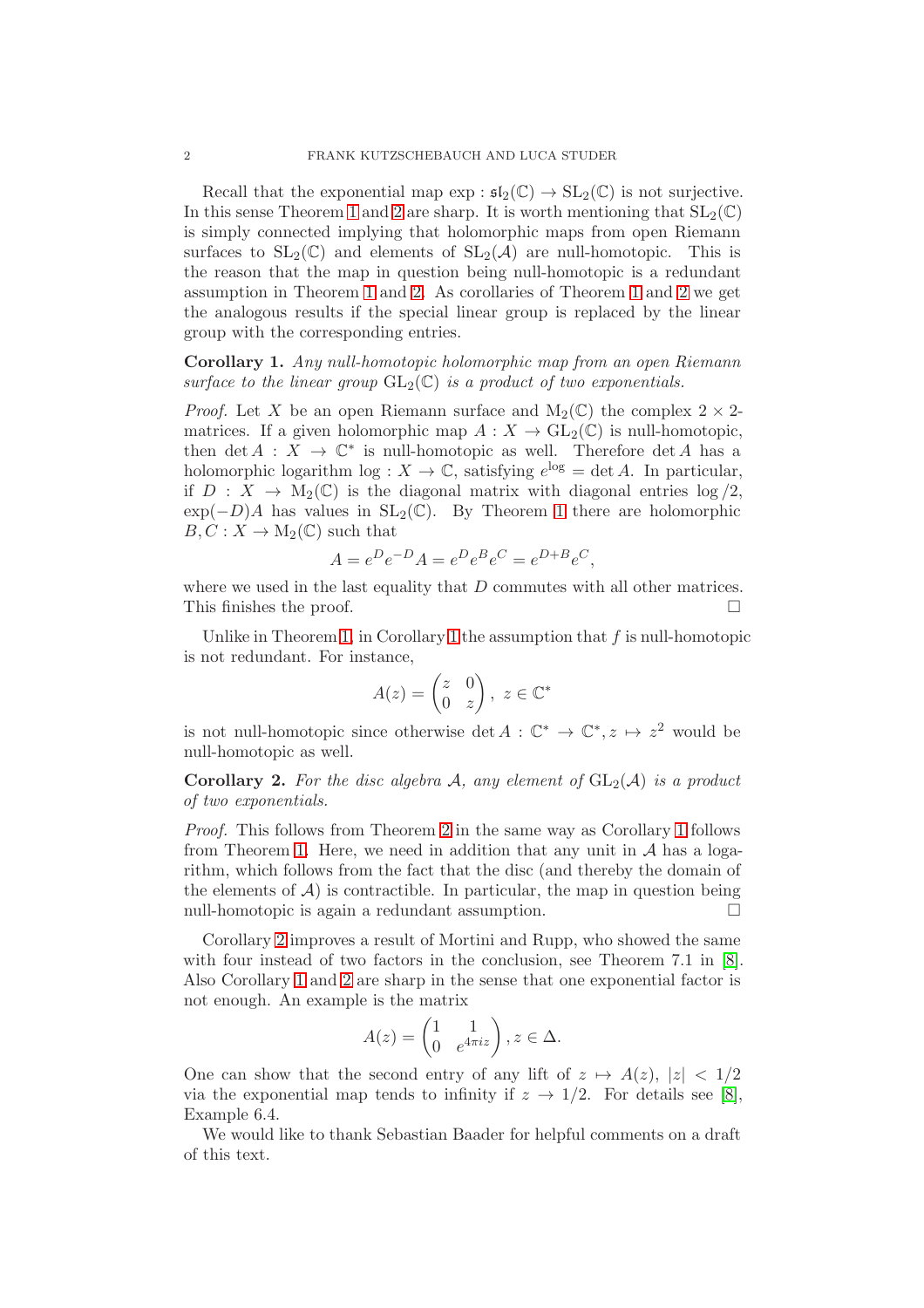#### 2. Proof of Theorem 1

An important ingredient in the proof is an Oka principle due to Forstneric, which follows essentially from Theorem 2.1 in [2]. The version, which we use in this text is the below stated Theorem [3.](#page-4-0) It is used to show Proposition 1, which is the main ingredient in the proof of Theorem 1. Throughout this section  $X$  denotes an open Riemann surface.

**Proposition 1.** Let  $A: X \to SL_2(\mathbb{C})$  be holomorphic and assume that  $A(x)$  has distinct eigenvalues for some  $x \in X$ . Then  $A = BC$  for suitable holomorphic  $B, C: X \to SL_2(\mathbb{C})$ , both of which have vanishing trace.

Note that the conclusion of Proposition 1 is equivalent to finding a holomorphic  $B: X \to SL_2(\mathbb{C})$  such that B and AB have vanishing trace, simply since taking the inverse of a  $2 \times 2$ -matrix with trace zero has again trace zero. Expressed differently, Proposition 1 is proved if we can show the existence of a global section of the bundle

$$
Z:=\{(x,B)\in X\times \mathrm{SL}_2(\mathbb{C}): \mathrm{tr}(B)=\mathrm{tr}(A(x)B)=0\}
$$

over X. If  $a, b, c, d$  denote the coefficients of A, and  $u, w, v, -u$  denote the coefficients of  $B$ , we can express  $Z$  more explicitly as

 $\{(x, u, v, w) \in X \times \mathbb{C}^3 : (a(x) - d(x))u + b(x)v + c(x)w = 0, u^2 + vw = -1\}.$ 

More concretely, Proposition 1 is proved if we manage the prove the following reformulation.

**Proposition 2.** Let  $A: X \to SL_2(\mathbb{C})$  be holomorphic and assume that  $A(x)$ has distinct eigenvalues for some  $x \in X$ . Then the restriction h of the projection  $X \times \mathbb{C}^3 \to X$  to Z has a holomorphic section.

For an open subset  $U \subset X$ ,  $Z|U$  denotes the restriction of the bundle  $h: Z \to X$  to  $h^{-1}(U)$ . We start the proof of Proposition 2 with the following simple

**Lemma 1.** For every  $x \in X$  there is a neighborhood U of x and a holomorphic section  $F: U \to Z|U$  of  $Z|U$ .

*Proof.* After passing to a local chart we may assume that  $X$  is the unit disc  $\Delta := \{z \in \mathbb{C} : |z| < 1\}$  and  $x = 0$ . Finding a local holomorphic section in a neighborhood of 0 is equivalent to finding a neighborhood  $0 \in U \subset \Delta$  and holomorphic maps  $u, v, w : U \to \mathbb{C}$ , which satisfy

(1)  $(a-d)u + bv + cw = 0, \quad u^2 + vw = -1.$ 

Local holomorphic solutions to (1) exist if and only if there are local holomorphic solutions to the less restrictive problem

(2) 
$$
(a-d)u + bv + cw = 0, \ \ u^2 + vw \in \mathcal{O}_0^*.
$$

The reason is that if  $u, v, w$  are local solutions in a neighborhood of the origin to (2), we can rescale these solutions with a local holomorphic square root of  $u^2 + vw$ , or more precisely, by defining new solutions by  $\frac{iu}{r}, \frac{iv}{r}$  $\frac{\dot{x}}{r}, \frac{i w}{r}$  $\frac{1}{r}$ for some  $r: U \to \mathbb{C}^*$  satisfying  $r^2 = u^2 + vw$  defined on a sufficiently small neighborhood  $U$  of the origin. To find solutions to  $(2)$  we distinguish three cases. Let  $n(f) \in \mathbb{Z}_{\geq 0}$  denote the vanishing order of a holomorphic function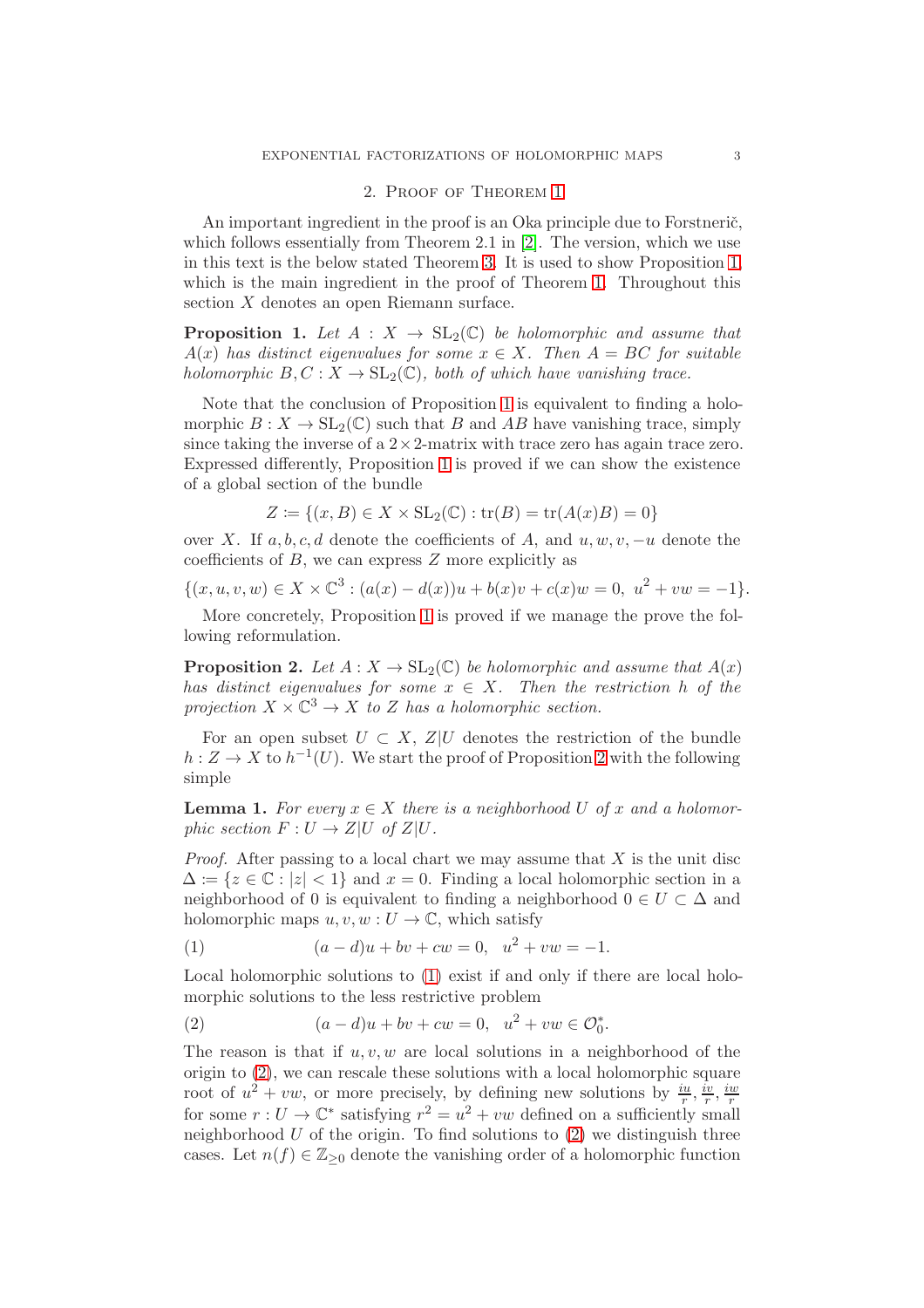$f: \Delta \to \mathbb{C}$  at the origin. The first case is  $n(a-d) \geq n(b)$ . Then  $-\frac{a-d}{b}$ is holomorphic in a neighborhood of 0 and  $u = 1$ ,  $v = -\frac{a-d}{b}$  and  $w = 0$ is a solution to (2). The second case  $n(a-d) \geq n(c)$  we find similarly a solution  $u = 1$ ,  $v = 0$  and  $w = -\frac{a-\tilde{d}}{c}$  to (2). The remaining case is  $n(a - d) < \min(n(b), n(c))$ , which implies  $n(a - d) < n(b + c)$  and hence  $-\frac{b+c}{a-d}$  $\frac{b+c}{a-d}$  is holomorphic in a neighborhood of the origin and vanishes at the origin. Then  $u = -\frac{b+c}{a-d}$  $\frac{b+c}{a-d}$ ,  $v = 1$ ,  $w = 1$  solves (2). This finishes the proof.  $□$ 

Let D denote the discriminant of A, that is  $D := (a+d)^2 - 4$ . By isomorphic fiber bundles we mean isomorphic as complex analytic fiber bundles.

**Lemma 2.** Let  $U \subset X \setminus (\{D = 0\} \cup \{c = 0\})$  be an open neighborhood where  $D: U \to \mathbb{C}$  has a holomorphic square root  $\sqrt{D}$ , and set  $f := \frac{d-a+\sqrt{D}}{2c}$  $\frac{a+\sqrt{D}}{2c}$ . Then  $Z|U$  is isomorphic to  $U \times \mathbb{C}^*$ , and an isomorphism is given by

$$
\phi:Z|U\to U\times \mathbb{C}^*,\ \phi(x,u,v,w)=(x,u+f(x)v).
$$

Proof. First we do the necessary computations at the level of a single fiber. For this, we think of the coefficients  $a, b, c, d$  of A as elements of C. We want to determine all  $u, v, w \in \mathbb{C}$  such that

$$
(a-d)u + bv + cw = 0, -u2 - vw = 1.
$$

Since  $c \neq 0$ , we can solve for w and get equivalently

$$
-1 = u2 + vw
$$
  
=  $u2 + v \frac{(d-a)u - bv}{c}$   
=  $u2 + \frac{d-a}{c}uv - \frac{b}{c}v2$   
=  $\left(u + \frac{d-a}{2c}v\right)2 - \left(\frac{(d-a)2}{4c2} + \frac{b}{c}\right)v2$ .

Furthermore we have

$$
\frac{(d-a)^2}{4c^2} + \frac{b}{c} = \frac{(d+a)^2 - 4ad}{4c^2} + \frac{4bc}{4c^2} = \frac{(d+a)^2 - 4(ad - bc)}{4c^2} = \frac{D}{4c^2}.
$$

Fix a square root  $\sqrt{D}$  of D and note that

$$
\tilde{u} = u + \frac{d - a + \sqrt{D}}{2c}v, \quad \tilde{v} = u + \frac{d - a - \sqrt{D}}{2c}v
$$

defines a linear coordinate change of  $\mathbb{C}^2$ , which translates the above equation to

$$
-1 = \left(u + \frac{d-a}{2c}v\right)^2 - \frac{D}{4c^2}v^2
$$
  
=  $\left(u + \frac{d-a}{2c}v\right)^2 - \left(\frac{\sqrt{D}}{2c}v\right)^2$   
=  $\left(u + \frac{d-a+\sqrt{D}}{2c}v\right)\left(u + \frac{d-a-\sqrt{D}}{2c}v\right)$   
=  $\tilde{u}\tilde{v}$ .

This shows that the fiber is given by  $\{(\tilde{u}, \tilde{v}) \in \mathbb{C}^2 : \tilde{u}\tilde{v} = -1\} = \mathbb{C}^*$  and that  $(u, v, w) \rightarrow u + \frac{d - a + \sqrt{D}}{2c}$  $\frac{p+1}{2c}v$  is an isomorphism of the fiber onto  $\mathbb{C}^*$ . Moreover, our computations yield a trivialization of  $Z|U$ , which is defined similarly, or more precisely, as in the assumption of the Lemma. This is the case since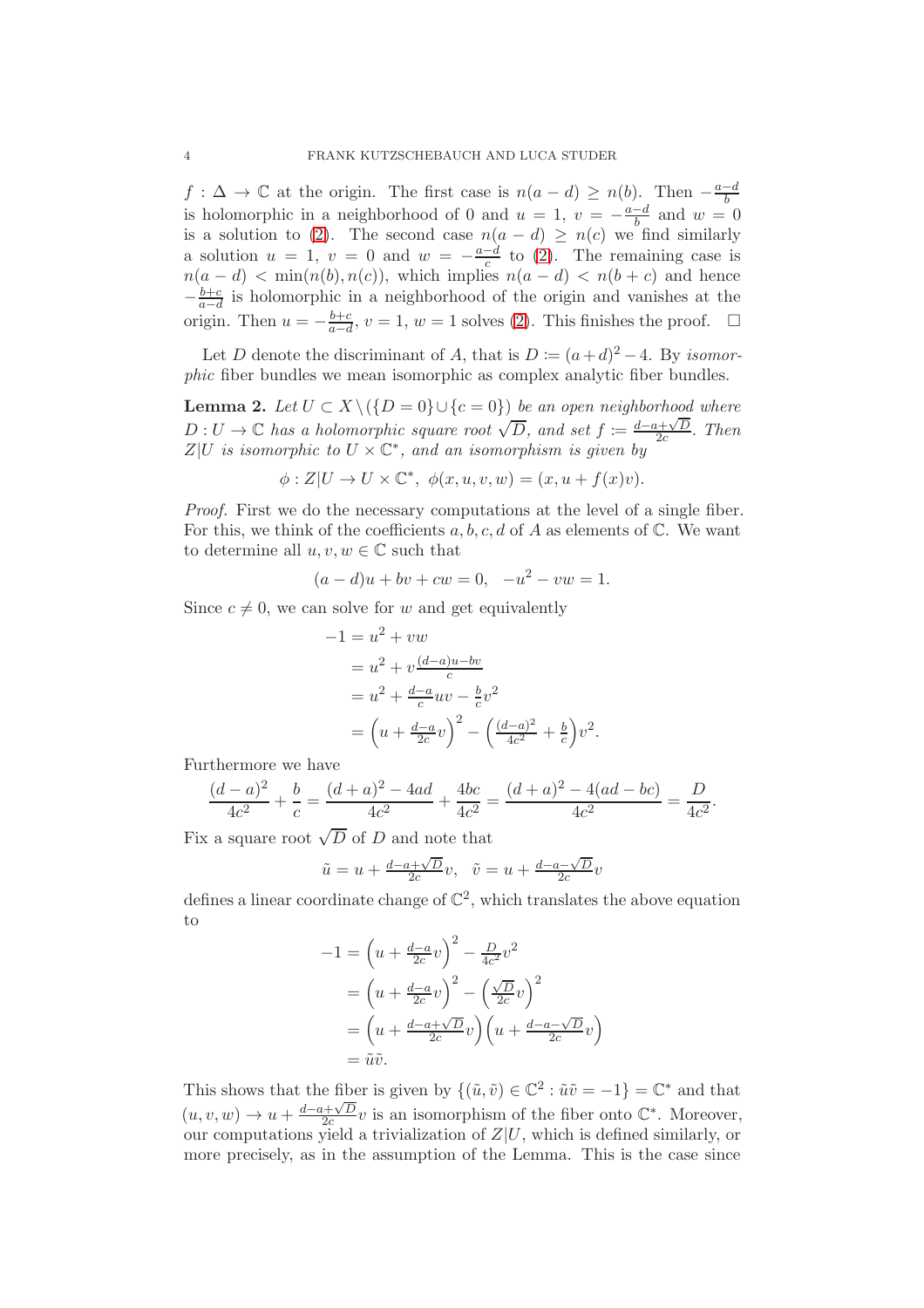our computations work out just the same way if we have a holomorphic dependence on  $x \in U$ .

**Lemma 3.** Over  $X \setminus \{D = 0\}$ ,  $h : Z \to X$  is a fiber bundle with fiber  $\mathbb{C}^*$ .

*Proof.* At points  $x \in X \setminus \{D = 0\}$  with  $c(x) \neq 0$ , choose a neighborhood  $U \subset X$  of x such that c|U does not vanish, and such that D has a square root on U. Then a trivialization of  $Z|U$  is given by Lemma 2. In the case  $c(x) = 0$ , let us reduce the problem to the case  $c(x) \neq 0$  with the following observation. Our bundle is given by

$$
Z = \{(x, B) \in X \times SL_2(\mathbb{C}) : \text{tr}(B) = \text{tr}(A(x)B) = 0\}.
$$

Define for  $P \in SL_2(\mathbb{C})$  a bundle

$$
Z_P = \{(x, PBP^{-1}) \in X \times SL_2(\mathbb{C}) : \text{tr}(B) = \text{tr}(A(x)B) = 0\}.
$$

Clearly  $Z$  and  $Z_P$  are isomorphic over  $X$ . Since conjugation with a matrix does not change the trace, we obtain with the substitution  $C = PBP^{-1}$ 

$$
Z_P = \{(x, C) \in X \times SL_2(\mathbb{C}) : \text{tr}(P^{-1}CP) = \text{tr}(A(x)P^{-1}CP) = 0\}
$$
  
=  $\{(x, C) \in X \times SL_2(\mathbb{C}) : \text{tr}(C) = \text{tr}(PA(x)P^{-1}C) = 0\}.$ 

Note that if the third entry c of A equals 0 at x, then, since  $D(x) \neq 0$ and hence  $A(x) \neq \pm id$ , there is  $P \in SL_2(\mathbb{C})$  such that the third entry of  $PA(x)P^{-1}$  does not vanish. Using that Z and  $Z_P$  are isomorphic and that we can solve the problem for  $Z_P$  close to x, the statement follows.  $\Box$ 

To finish the proof of Propostion 2 we need the following special case of Theorem 6.14.6, p. 310 in [3].

<span id="page-4-0"></span>**Theorem 3.** Let  $h: Z \to X$  be a holomorphic map of a reduced complex space Z onto a reduced Stein space X. Let  $X' \subset X$  be a complex analytic subvariety and let  $Z' := h^{-1}(X')$  and assume that the restriction  $h : Z \setminus Z'$  $Z' \to X \setminus X'$  is an elliptic submersion. Moreover, let  $f : X \to Z$  be a continuous section of h which is holomorphic in a neighborhood of  $X'$ . Then f is homotopic through continuous sections of h which are holomorphic in a fixed small neighborhood of  $X'$  to a holomorphic section of h.

A consequence of this is the following

**Proposition 3.** Let  $h : Z \rightarrow X$  be a holomorphic map from a reduced complex space onto an open Riemann surface. Moreover, assume that there is a discrete set  $X' \subset X$  such that for  $Z' = h^{-1}(X')$ , the restriction h:  $Z \setminus Z' \to X \setminus X'$  is a fiber bundle with fiber  $\mathbb{C}^*$  and assume that there is a local holomorphic section in a neighborhood of every point of X′ . Then h has a global holomorphic section  $f: X \to Z$ .

Proof. First we show the existence of a continuous section which is holomorphic in a neighborhood U of X'. By assumption there is a local holomorphic section  $f: U \to Z$  of h defined on a neighborhood U of X'. By possibly shrinking  $U$  we may assume that every connected component of  $U$  contains exactly one point of  $X'$  and is homeomorphic to a disc, and that f extends continuously to U.  $X \setminus X'$  is an open Riemann surface and thus deformation retracts onto a 1-dimensional CW-complex  $K$ , see e.g. [4]. After possibly modifying a fixed deformation retract r of  $X \setminus X'$  onto K by a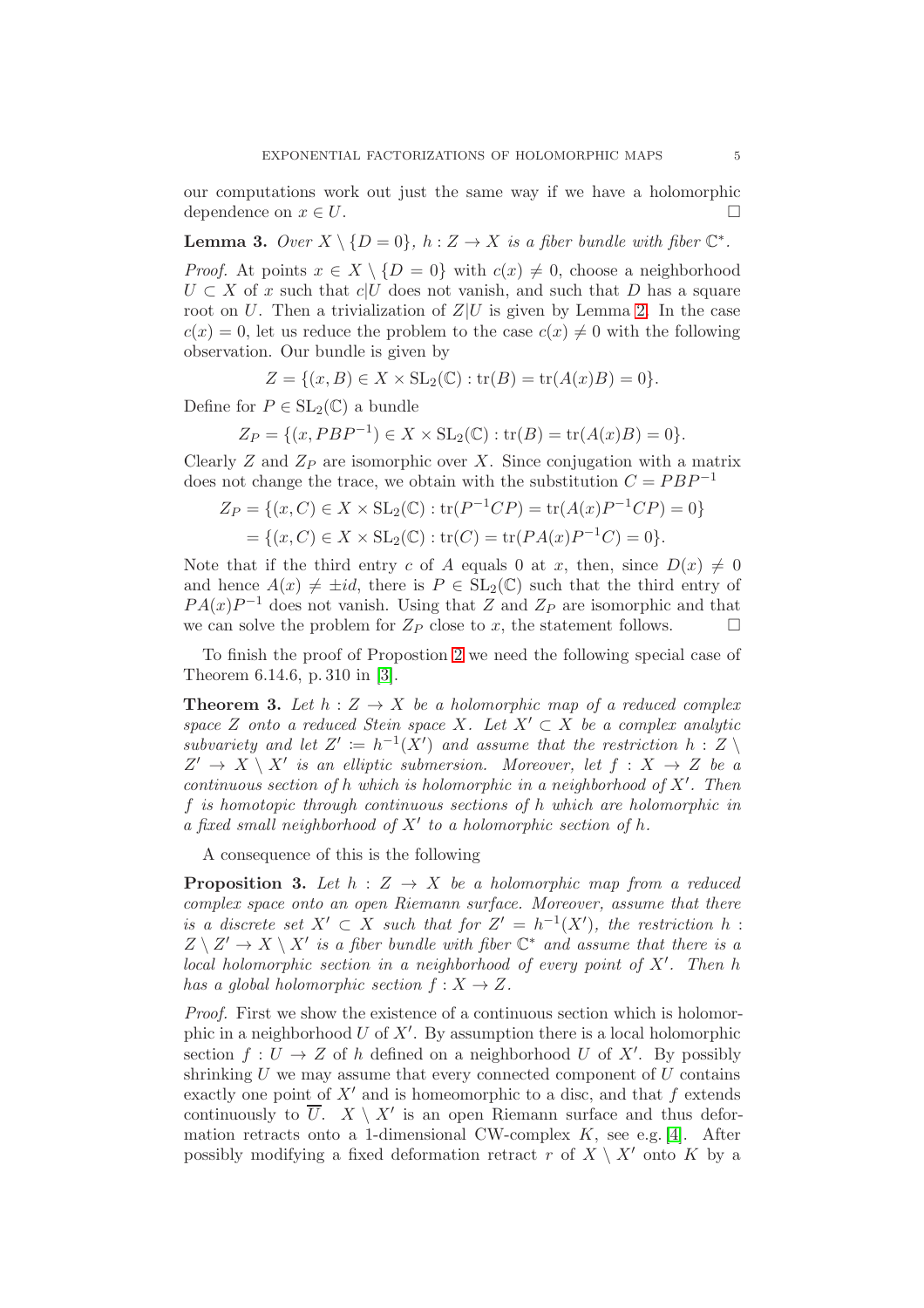conjugation with a suitable homeomorphism of  $X \setminus X'$  we can assume that  $\partial U \subset K$ . Since the fiber  $\mathbb{C}^*$  of Z is connected we can extend  $f|\partial U$  to a section  $\tilde{f}: K \to Z | K$ . Since K is a deformation retract of  $X \setminus X'$  and  $h: Z \setminus Z' \to X \setminus X'$  is a fiber bundle, the section  $\tilde{f}$  extends to a continuous section  $F: X \setminus X' \to Z \setminus Z'$ , see e.g. Theorem 7.1, p. 21 in [5]. Since f and  $F|X \setminus U$  agree on  $\partial U$ , these two sections define a continuous section  $X \to Z$ which agrees with the holomorphic section  $f$  on the neighborhood  $U$  of  $X'$ . The existence of a global holomorphic section follows now from the above Oka principle due to Forstnerič, see Theorem [3.](#page-4-0) This finishes the proof.  $\Box$ 

*Proof of Proposition 2.* Let  $h: Z \to X$  be the bundle over X from Proposition 2. With Lemma 1 we proved that there are local sections of  $h$  at every point  $x \in X$ , in particular also at points of the discrete set  $X' = \{D = 0\}.$ Moreover, with Lemma 3 we showed that h is a locally trivial  $\mathbb{C}^*$ -bundle over  $X \setminus \{D = 0\}$ . It follows now from Proposition 3 that there is a holomorphic section of h. This finishes the proof. section of h. This finishes the proof.

**Lemma 4.** Let X be an open Riemann surface and let  $A: X \to SL_2(\mathbb{C})$ be holomorphic with vanishing trace. Then  $A = e^B$  for some holomorphic  $B: X \to M_2(\mathbb{C})$  with vanishing trace.

*Proof.* The characteristic polynomial of A equals  $T^2 + 1$ . In particular  $\pm i$ are the eigenvalues (at every point  $x \in X$ ). There are line bundles  $E(i)$ and  $E(-i)$  over X, whose non-vanishing sections correspond to holomorphic eigenvectors of i and  $-i$  respectively. Explicitly, we have

$$
E(i) := \{(x, z) \in X \times \mathbb{C}^2 : A(x)z = iz\},
$$
  

$$
E(-i) := \{(x, z) \in X \times \mathbb{C}^2 : A(x)z = -iz\}.
$$

Since every line bundle over an open Riemann surface is trivial, we have  $E(i) \cong X \times \mathbb{C} \cong E(-i)$  as complex analytic line bundles. This implies that there are two holomorphic eigenvectors  $v : X \to E(i)$ ,  $w : X \to E(-i)$  with  $v(x) \neq 0 \neq w(x)$  for all  $x \in X$ . In particular

$$
P:X\to \mathrm{M}_2(\mathbb{C}),\ P(x)\coloneqq (v(x)\ w(x))
$$

takes values in  $GL_2(\mathbb{C})$  since  $v(x)$  and  $w(x)$  are eigenvectors of  $A(x)$  to the distinct eigenvalues  $\pm i$ . This implies that A is holomorphically diagonalisable with

$$
A = PDP^{-1}, \quad D := \begin{pmatrix} i & 0 \\ 0 & -i \end{pmatrix}.
$$

For the diagonal matrix  $\tilde{D}$  with entries  $\pm \frac{i\pi}{2}$  we have  $e^{\tilde{D}} = D$ . We get for  $B \coloneqq P\tilde{D}P^{-1}$  the equality

$$
A = PDP^{-1} = Pe^{\tilde{D}}P^{-1} = e^{P\tilde{D}P^{-1}} = e^B,
$$

as desired. Note that B has vanishing trace since  $\tilde{D}$  has vanishing trace. This finishes the proof.  $\Box$ 

*Proof of Theorem 1.* Let X be an open Riemann surface and let  $A: X \rightarrow$  $SL_2(\mathbb{C})$  be a holomorphic map. If the characteristic polynomial of A equals  $(T-1)^2$ , then, since  $(A - id)^2 = \chi_A(A) = 0$  by Cayley-Hamilton, we have

$$
\exp(A - id) = id + (A - id) = A.
$$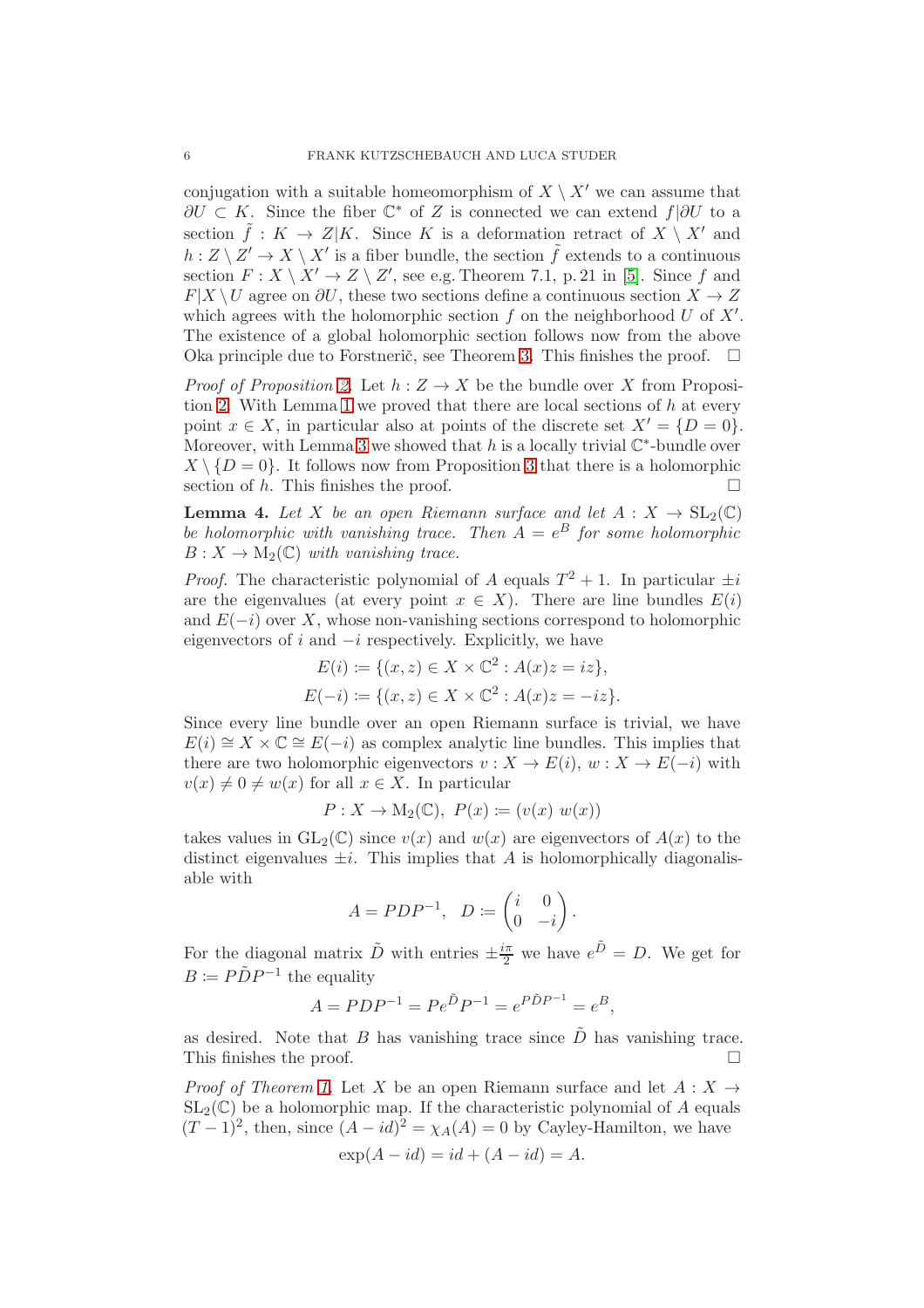Moreover, the trace of  $A$  is equal to minus the second coefficient of the characteristic polynomial, which implies in our case that  $tr(A - id) = 0$ , as desired. This shows that A can be written as a single exponential factor. If the characteristic polynomial is  $(T+1)^2$ , then the characteristic polynomial of  $-A$  is  $(T-1)^2$  and since  $-id$  is equal to the exponential of the diagonal matrix with diagonal entries  $\pi i$  and  $-\pi i$ , A is a product of at most two exponentials with vanishing trace. Otherwise there is  $x \in X$  such that  $A(x)$  has distinct eigenvalues. In that case it follows from Proposition 1 that  $A = BC$  for holomorphic  $B, C: X \to SL_2(\mathbb{C})$  with vanishing trace. In particular, the characteristic polynomials of B and C are both  $(T-i)(T+i)$ .<br>Since B and C have a logarithm by Lemma 4, we are done. Since B and C have a logarithm by Lemma 4, we are done.

## 3. Proof of Theorem 2

The proof depends essentially on three ingredients. The first ingredient is that the Bass stable rank of the disc algebra  $A$  equals 1. This is needed to reduce the problem to matrices with an invertible first entry. The second and third ingredient are the simple facts that the elements of  $A$  are bounded, and that  $\exp : \mathcal{A} \to \mathcal{A}$  is onto to units of  $\mathcal{A}$ . In the following  $\overline{\Delta} \subset \mathbb{C}$  denotes the closed unit disc centered at the origin. We use the following notation. If  $f : \overline{\Delta} \to \mathbb{C}$  is a function, then  $|f| : \overline{\Delta} \to \mathbb{R}$  denotes the absolute value  $z \mapsto |f(z)|$ . In particular, the symbol  $|f|$  should not be confused with the sup-norm on  $A$ , which is not used explicitly in the proof. Moreover, for  $f, q : \overline{\Delta} \to \mathbb{R}$  we write  $f > q$  if  $f(z) > q(z)$  for all  $z \in \overline{\Delta}$ . The proof depends on the following elementary lemma.

**Lemma 5.** Let  $f \in \mathcal{A}$  be such that  $|f| > 2$ . Then the polynomial  $T^2 - fT + 1$ has roots  $\lambda, \lambda^{-1} \in \mathcal{A}$  such that  $|\lambda| > 1$ .

*Proof.* First note that our assumption implies that the discriminant  $f^2 - 4$ does not vanish. Therefore  $f^2 - 4$  has a square root in A, which implies that there are roots  $\lambda, \lambda^{-1} \in \mathcal{A}$  of  $T^2 - fT + 1$ . We have to show that one of  $|\lambda|$  and  $|\lambda^{-1}|$  is strictly larger than 1. Note that if  $T^2 - zT + 1$ ,  $z \in \mathbb{C}$ has a root  $r \in \mathbb{C}$  with  $|r| = 1$ , then we get  $|z| = |r^2 + 1|/|r| = |r^2 + 1| \leq 2$ . Expressed differently, if  $|z| > 2$ , then  $T^2 - zT + 1$  has no root on the unit circle. This implies that  $\lambda$  and  $\lambda^{-1}$  avoid the unit circle, and moreover – by continuity of  $\lambda$  and  $\lambda^{-1}$  – that exactly one of the two is strictly bigger than 1 in absolute value.  $\hfill \square$ 

Proof of Theorem 2. Let

$$
A = \begin{pmatrix} a & b \\ c & d \end{pmatrix} \in SL_2(\mathcal{A}).
$$

It is well-known that the Bass stable rank of  $A$  equals 1, see [7]. By definition of the Bass stable rank this means that for any pair  $f, g \in A$  with  $fA+gA =$ A, there is  $h \in \mathcal{A}$  such that  $f + hg$  is a unit in A. In particular, since  $ad - bc = 1$ , there is  $h \in \mathcal{A}$  such that  $a + hc = 1$ . Consequently the first entry of

$$
\begin{pmatrix} 1 & h \ 0 & 1 \end{pmatrix} \begin{pmatrix} a & b \ c & d \end{pmatrix} \begin{pmatrix} 1 & -h \ 0 & 1 \end{pmatrix} = \begin{pmatrix} a+hc & * \ * & * \end{pmatrix}
$$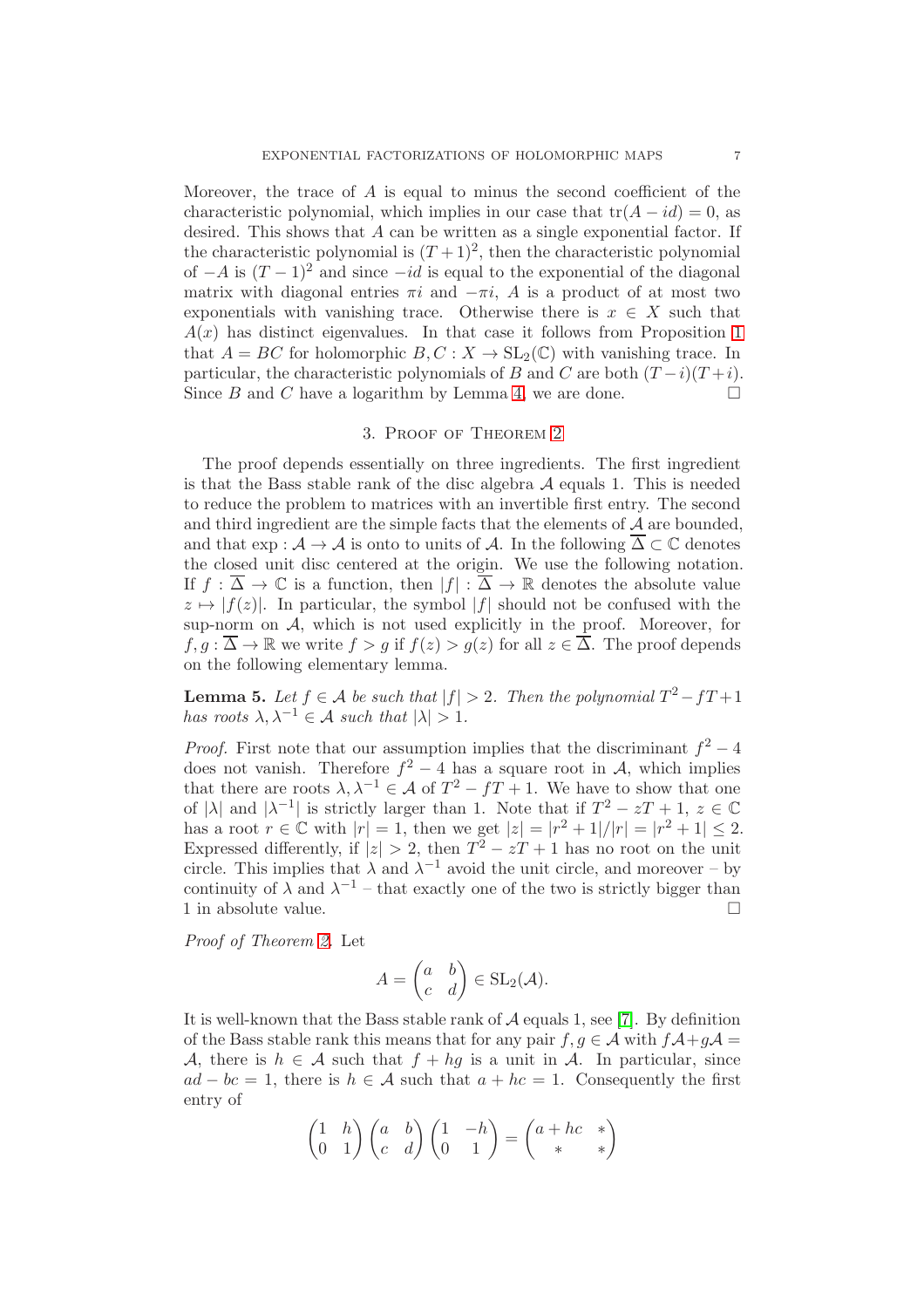is a unit. Since conjugation with matrices in  $GL_2(\mathcal{A})$  does not change the number of needed exponential factors to represent a given matrix, this shows that it suffices to consider the case where the first entry  $a$  of  $A$  is a unit. For such A, the strategy is as follows: for  $\delta > 0$  set

$$
B \coloneqq \begin{pmatrix} \delta & 0 \\ 0 & 1/\delta \end{pmatrix} \begin{pmatrix} a & b \\ c & d \end{pmatrix} = \begin{pmatrix} \delta a & \delta b \\ c/\delta & d/\delta \end{pmatrix} \in SL_2(\mathcal{A}).
$$

If we find  $\delta$  such that  $B = B(\delta)$  has a logarithm, then – since A is the product of the diagonal matrix with entries  $1/\delta$ , 0, 0,  $\delta$  and  $B$  – we know that A is a product of two exponentials. Our claim is that  $B$  has a logarithm for any sufficiently large  $\delta > 0$ . To see this, let  $\delta \geq 1$  be an upper bound of the (bounded) function

$$
\beta = \frac{3 + |d|}{|a|}.
$$

From the fact that  $\delta \geq 1$  is an upper bound of  $\beta$  it follows that

$$
|\operatorname{tr}(B)| = |\delta a + d/\delta| \ge \delta |a| - \frac{|d|}{\delta} \ge (3 + |d|) - |d| > 2.
$$

By Lemma 5 we know that the characteristic polynomial  $\chi_B = T^2 - \text{tr}(B)T +$ 1 has roots  $\lambda, \lambda^{-1} \in \mathcal{A}$  with  $|\lambda| > 1$ . Since  $\lambda$  is a unit in  $\mathcal{A}$ , the matrix D with diagonal entries  $\lambda$  and  $\lambda^{-1}$  has a logarithm given by the diagonal matrix with diagonal entries  $log(\lambda) \in \mathcal{A}$  and  $log(\lambda) \in \mathcal{A}$  for some fixed logarithm of  $\lambda$ . Moreover, since conjugation with an element in  $GL_2(\mathcal{A})$  does not change the number of needed exponential factors, it suffices to find  $P \in GL_2(\mathcal{A})$  with

$$
B = PDP^{-1}
$$

.

Our claim is that

$$
P = \begin{pmatrix} d/\delta - \lambda & -\delta b \\ -c/\delta & \delta a - \lambda^{-1} \end{pmatrix} \in M_2(\mathcal{A})
$$

does the job. To show this it suffices to show that the columns  $v$  resp.  $w$  of  $P = (v \ w)$  satisfy  $(B - \lambda id)v = (B - \lambda^{-1} id)w = 0$  and that  $|\det B| \ge 1$ . For the first part we get

$$
(B - \lambda id)v = \begin{pmatrix} \delta a - \lambda & \delta b \\ c/\delta & d/\delta - \lambda \end{pmatrix} \begin{pmatrix} d/\delta - \lambda \\ -c/\delta \end{pmatrix} = \begin{pmatrix} \chi_B(\lambda) \\ 0 \end{pmatrix} = 0,
$$

and similarly

$$
(B - \lambda^{-1} id)w = \begin{pmatrix} \delta a - \lambda^{-1} & \delta b \\ c/\delta & d/\delta - \lambda^{-1} \end{pmatrix} \begin{pmatrix} -\delta b \\ \delta a - \lambda^{-1} \end{pmatrix} = \begin{pmatrix} 0 \\ \chi_B(\lambda^{-1}) \end{pmatrix} = 0.
$$

For the second part, we get with  $ad - bc = 1$ 

$$
\det P = -\delta\lambda a - \delta^{-1}\lambda^{-1}d + 2.
$$

It follows from  $|\lambda| > 1$  that

$$
|\det P| \ge \delta |\lambda| |a| - \delta^{-1} |\lambda^{-1}| |d| - 2 \ge \delta |a| - \delta^{-1} |d| - 2.
$$

Furthermore, the fact that  $\delta \geq 1$  bounds  $\beta = (3 + |d|)/|a|$  from above yields

$$
\delta|a| - \delta^{-1}|d| - 2 \ge (3 + |d|) - |d| - 2 = 1,
$$

which shows that  $|\det P| \geq 1$ . This finishes the proof.